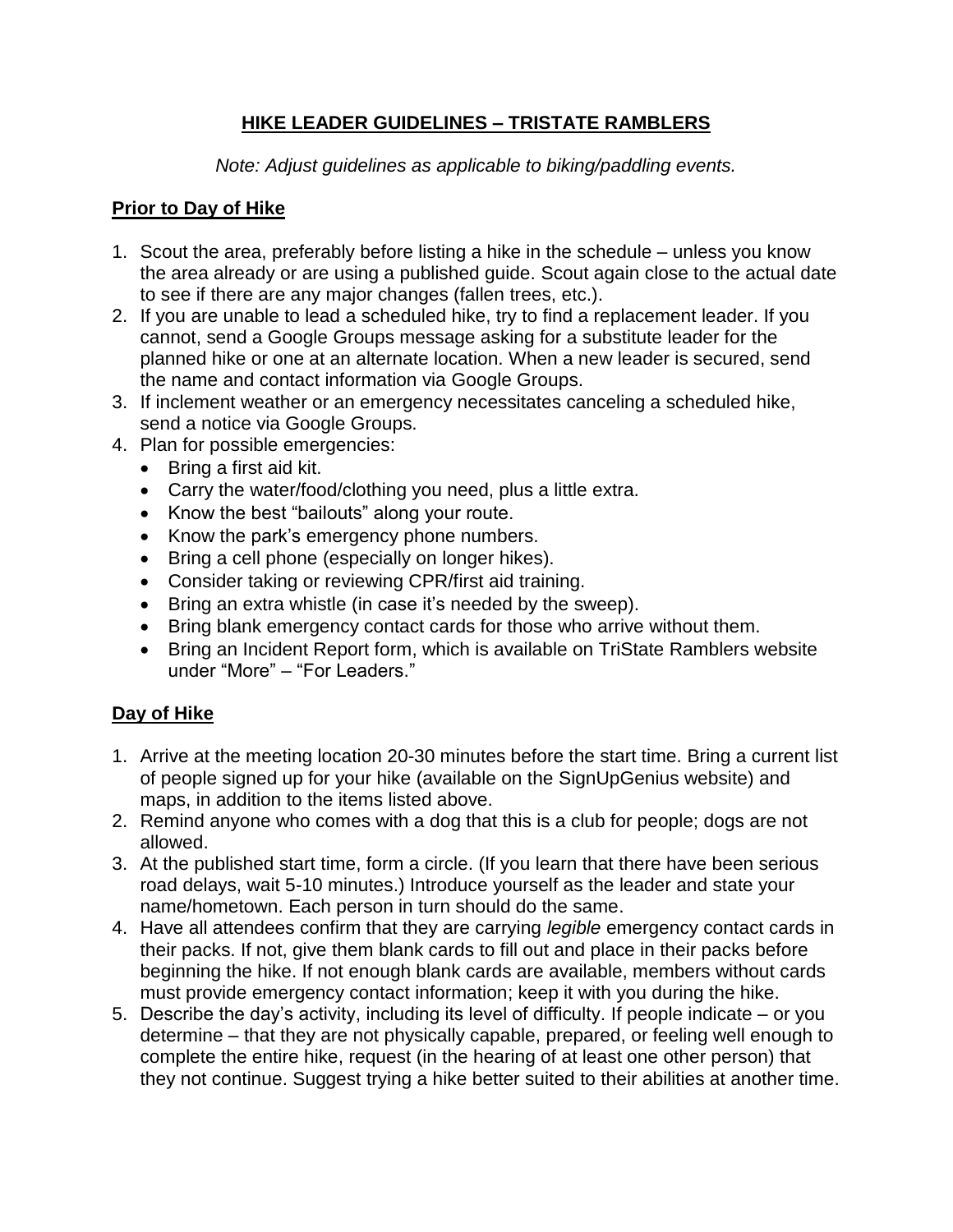Lack of preparation includes inadequate clothing, shoes, or water. Leaders are not obligated to include participants who do not conform to TSR safe hiking guidelines.

- 6. Count participants in the circle and ensure that your number matches the number of participants signed up.
- 7. Either before or during the circle, find someone to be the sweep and exchange cell numbers with that person before departing the trailhead. Ask that no one walk behind the sweep or in front of the leader without their permission; doing so will disqualify them from the hike and remove them from your responsibility. In addition, inform participants that if they choose to leave the hike at any point, *they must let the leader or the sweep know*.
- 8. The sweep should have a map and know how to use it. The sweep stays behind the last hiker, keeping those in front in sight and letting the leader know privately if anyone appears to be having difficulty. The sweep should give an "OK" signal to the leader when stops are made at trail junctions.

## **During Hike**

- 1. Start at the pace indicated on the schedule. Check frequently, especially at the beginning, to be sure everyone is keeping up and there are no wide gaps (where any hiker cannot see the person in front of him/her). If the pace is too fast for a particular group, slow down to keep them together.
- 2. Within the first 10 minutes, ensure that everyone is capable of continuing. If it is apparent that someone will be unable to finish, ask another hiker to return to the parking lot with that person. If no one volunteers, walk back to the parking lot with the entire group.
- 3. Count occasionally to make sure no one is missing; check in regularly with your sweep. If some people drop back, wait for them to catch up and then provide time for them to rest before going on.
- 4. Schedule separations as needed/requested.
- 5. At appropriate times, stop for water and clothing transition breaks. Remember that hikers who are not using water bladders must stop to retrieve bottles from their packs.
- 6. When turning onto a differently blazed trail or juncture, stop and wait for the entire group so that everyone makes the correct turn.
- 7. If your hike includes lunch, choose the best available spot with good seating (logs or rocks), a view if possible, and not likely to have many insects. Lunch should be at approximately noon; if later is necessary to reach a good spot, have a snack break at about 11:30. Give a five-minute warning before ending the lunch break. Look around to make sure nothing is left behind (trash, poles, gloves, etc.).
- 8. Ask if the sweep wishes to be replaced.
- 9. Be flexible enough to shorten a hike when necessary (for example, the possibility of bad weather or lightning on a ridge).
- 10.We do not bushwhack in areas where it is prohibited (usually for environmental reasons). In other areas, remember that if an accident occurs during bushwhacking, it may not be possible for emergency crews to locate you.